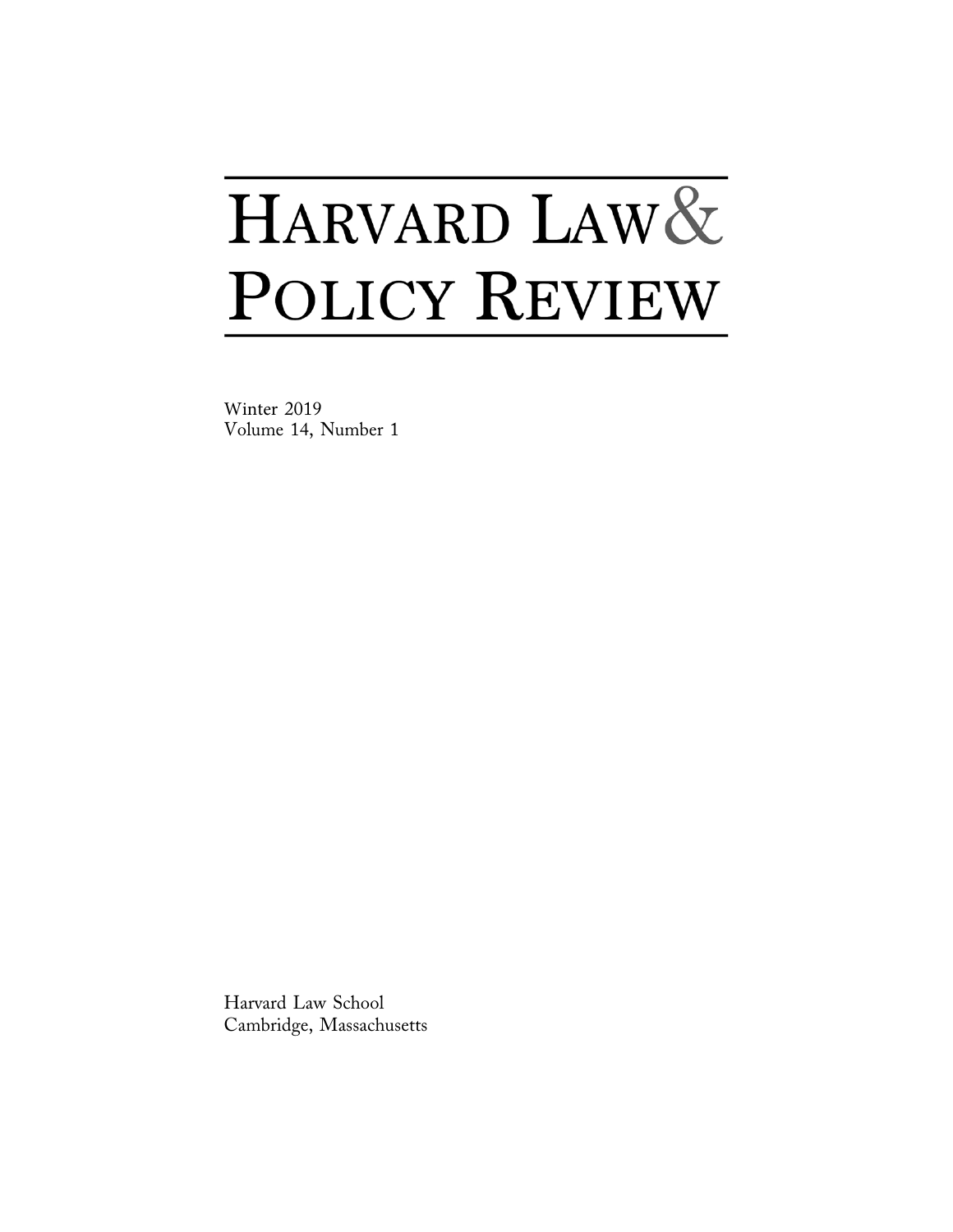#### Harvard Law & Policy Review

HLS Student Journals Office 1585 Massachusetts Avenue Cambridge, MA 02138  $(617)$  495-3694 hlpr@mail.law.harvard.edu www.harvardlpr.com ISSN 1935-2077

The *Harvard Law & Policy Review* (HLPR) is published twice annually by Harvard Law students and serves as the official journal of the American Constitution Society for Law and Policy (ACS). ACS provides financial support for the publication of HLPR. ACS takes no position on particular legal or policy initiatives. All expressions of opinion in HLPR are those of the author or authors and do not reflect the views of HLPR, Harvard Law School, or ACS.

Submissions: The editors invite submissions of unsolicited manuscripts and consider them on a rolling basis. Manuscripts should be typed and double-spaced, and citations should conform to The Bluebook: A Uniform System of Citation (20th ed. 2015) in Microsoft Word format. Submissions should range in length from 6,000 to 12,000 words, with footnotes. Student submissions should be under 10,000 words. Submissions can be sent to HLPR via Scholastica or by e-mail at hlpr@mail.law.harvard.edu.

BackIssues: Back issues may be ordered directly from William S. Hein & Co., Inc., 2350 N. Forest Rd., Getzville, NY 14068. Orders may also be placed by calling Hein at (800) 828-7571, via fax at (716) 883-8100, or email to order@wshein.com. Back issues can also be found in electronic format for all your research needs on HeinOnline http://heinonline.org.

Permission to Copy: The articles in this issue may be reproduced and distributed, in whole or in part, by non-profit institutions for educational purposes including distribution to students, provided that the copies are distributed at or below cost and identify the author, the Harvard Law & Policy Review, the volume, the number of the first page, and the year of the article's publication. Requests from other individuals or organizations or to reproduce content for other purposes may be made through www.copyright.com.

**Subscriptions:** The *Harvard Law & Policy Review* (ISSN 1935-2077) is published twice each year, in the winter and summer. Non-student members of the American Constitution Society receive a free subscription as part of their membership. Information on joining ACS is available at http://www.acslaw.org/join. Domestic institutions and individuals who are not members of ACS may subscribe to HLPR for \$50 per year. Foreign institutions and individuals may subscribe to HLPR for \$62 per year. To subscribe, please send a check or money order made out to the American Constitution Society to the address listed at the top of this page. Please include with your payment a letter indicating the complete address to which subscriptions should be mailed. Domestic claims of non-receipt of issues should be made within 90 days of the month of publication; thereafter, the regular back issue rate will be charged for replacement. All notifications of changes to address should include old and new addresses, with ZIP codes. Please inform us in writing 60 days in advance to ensure prompt delivery.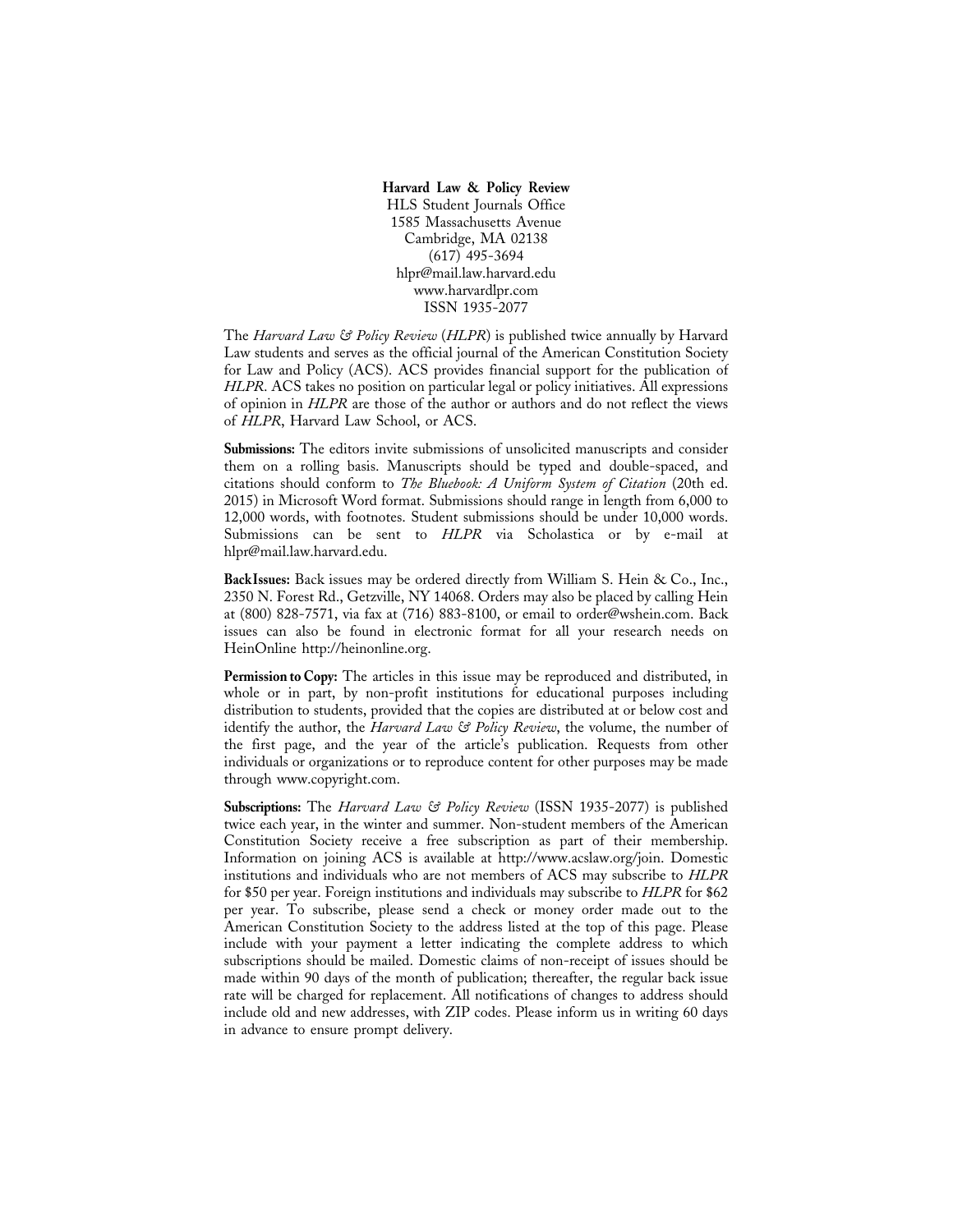## HARVARD LAW& POLICY REVIEW

Volume 14, Number 1

## Winter 2019

Editors-in-Chief

Margaret Mattes

Kyra Ziesk-Socolov

Executive Article Editor Michael Svedman

Executive Policy Editor Emma Janger

Executive Managing Editor Michael Guggenheim

Executive Technical Editor Sebastian Becker

Executive Online Editor

Melanie Fontes

Deputy Managing Editor

Garrett Casey Sheridan Cunningham Loryn Helfmann

Katie Lin William McClure Lyndsey Pere

**Online Editors** John Hylton Anita Liu Rachel Schaub Kurt Walters

Noah Resnick Ross Slaughter Alexandra Wolfson

Policy Editors Pierre Anquetil Kimberly Hill Megan Jones Josh Martin Laurel Petrulionis Jenny Samuels Kyle Skinner

Technical Editors Julianna Astarita Max Hawley Kevin Hoogstraten Henry Li Izzy Jensen Andre Manuel William Meye Madeline More Jaisel Patel Sylvie Wenyue Sheng

Jamie Kim Senior Article Editors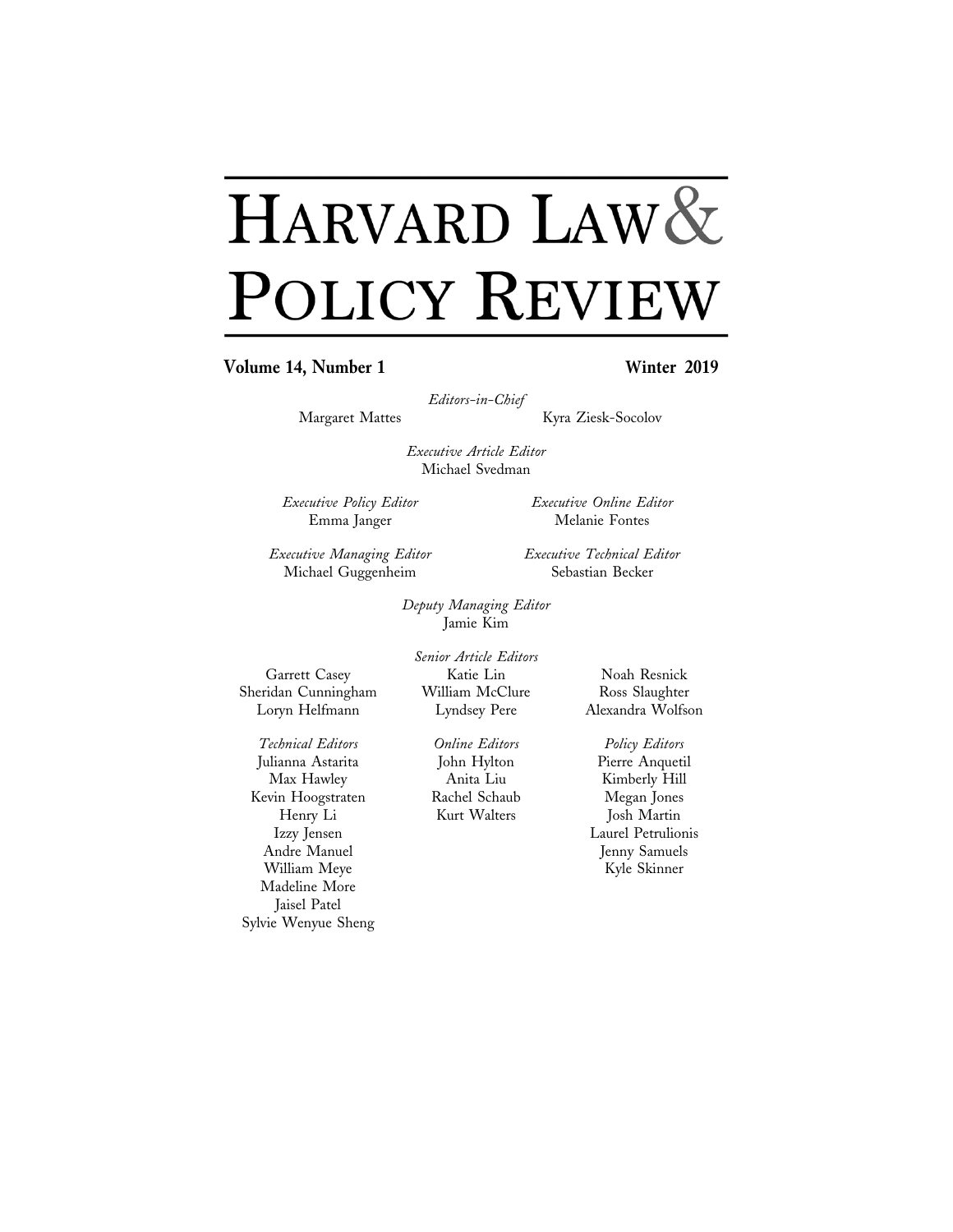Grant Anderson Pierre Anquetil Elizabeth Archer Jacob Carrel Sara Carter Evan Cooper Suzanne Donahue Robert Farmer Travis Fife Andie Forsee Maddy Gates

Article Editors Sophia Guzzo Kira Hessekiel Kimberly Hill Nicholas Hine Lauren Hirsch Ben Horton John Hylton Jessica Katzen  $\rm Bo$   $\rm Kim$ Nicholle Knapp

Deanna Krokos Julia More Lauren O'Brien Daniel Roth Gavriel Schreiber Raymond Simmons Adam Spiegel Jacob Steinberg-Otter Matthew Summers Priya Sundaresan Anna Vande Velde